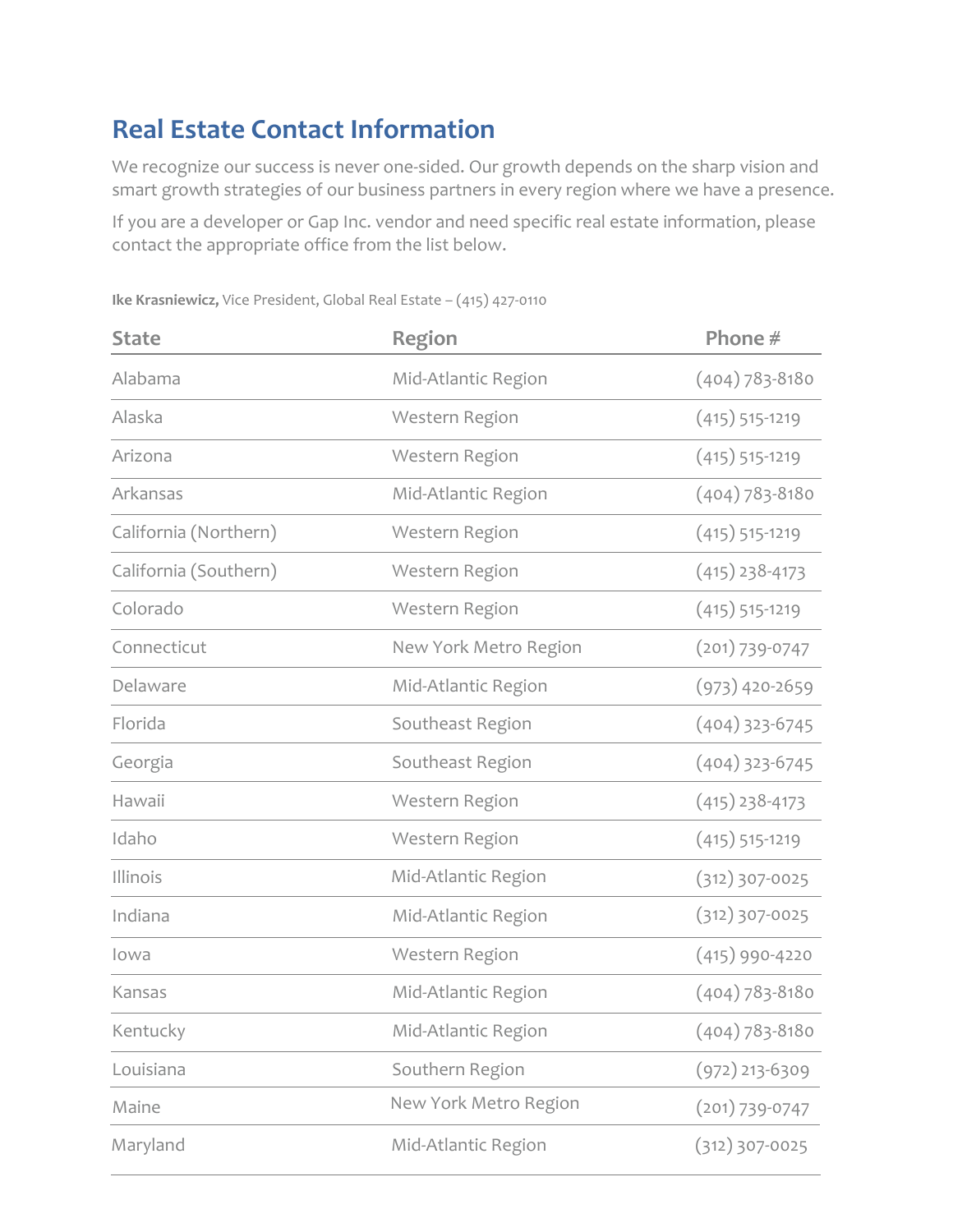| Massachusetts                                                                          | New York Metro Region | $(201) 739 - 0747$ |
|----------------------------------------------------------------------------------------|-----------------------|--------------------|
| Michigan                                                                               | Canada Region         | $(416)$ 899-1621   |
| Minnesota                                                                              | Western Region        | $(415)$ 990-4220   |
| Mississippi                                                                            | Southern Region       | $(972)$ 213-6309   |
| Missouri                                                                               | Mid-Atlantic Region   | $(404)$ 783-8180   |
| Montana                                                                                | Western Region        | $(415)$ 515-1219   |
| Nebraska                                                                               | Western Region        | $(415)$ 990-4220   |
| Nevada                                                                                 | Western Region        | $(415)$ 990-4220   |
| New Hampshire                                                                          | New York Metro Region | $(201) 739 - 0747$ |
| New Jersey                                                                             | New York Metro Region | $(201) 739 - 0747$ |
| <b>New Mexico</b>                                                                      | Southern Region       | $(972)$ 213-6309   |
| New York<br>(Manhattan, Bronx)                                                         | New York Metro Region | $(551)$ 215-5341   |
| New York<br>(Brooklyn, Queens, Westchester, Long Island,<br>Staten Island, Upstate NY) | New York Metro Region | $(201) 739 - 0747$ |
| North Carolina                                                                         | Southeast Region      | $(404)$ 323-6745   |
| North Dakota                                                                           | Western Region        | $(415)$ 990-4220   |
| Ohio                                                                                   | Mid-Atlantic Region   | $(312)307-0025$    |
| Oklahoma                                                                               | Southern Region       | $(972)$ 213-6309   |
| Oregon                                                                                 | Western Region        | $(415)$ 515-1219   |
| Pennsylvania                                                                           | Mid-Atlantic Region   | $(312)307-0025$    |
| Puerto Rico                                                                            | Southeast Region      | $(404)$ 323-6745   |
| Rhode Island                                                                           | New York Metro Region | $(201) 739 - 0747$ |
| South Carolina                                                                         | Southeast Region      | $(404)$ 323-6745   |
| South Dakota                                                                           | Western Region        | $(415)$ 990-4220   |
| Tennessee                                                                              | Mid-Atlantic Region   | $(404)$ 783-8180   |
| Texas                                                                                  | Southern Region       | $(972)$ 213-6309   |
| Utah                                                                                   | Western Region        | $(415)$ 990-4220   |